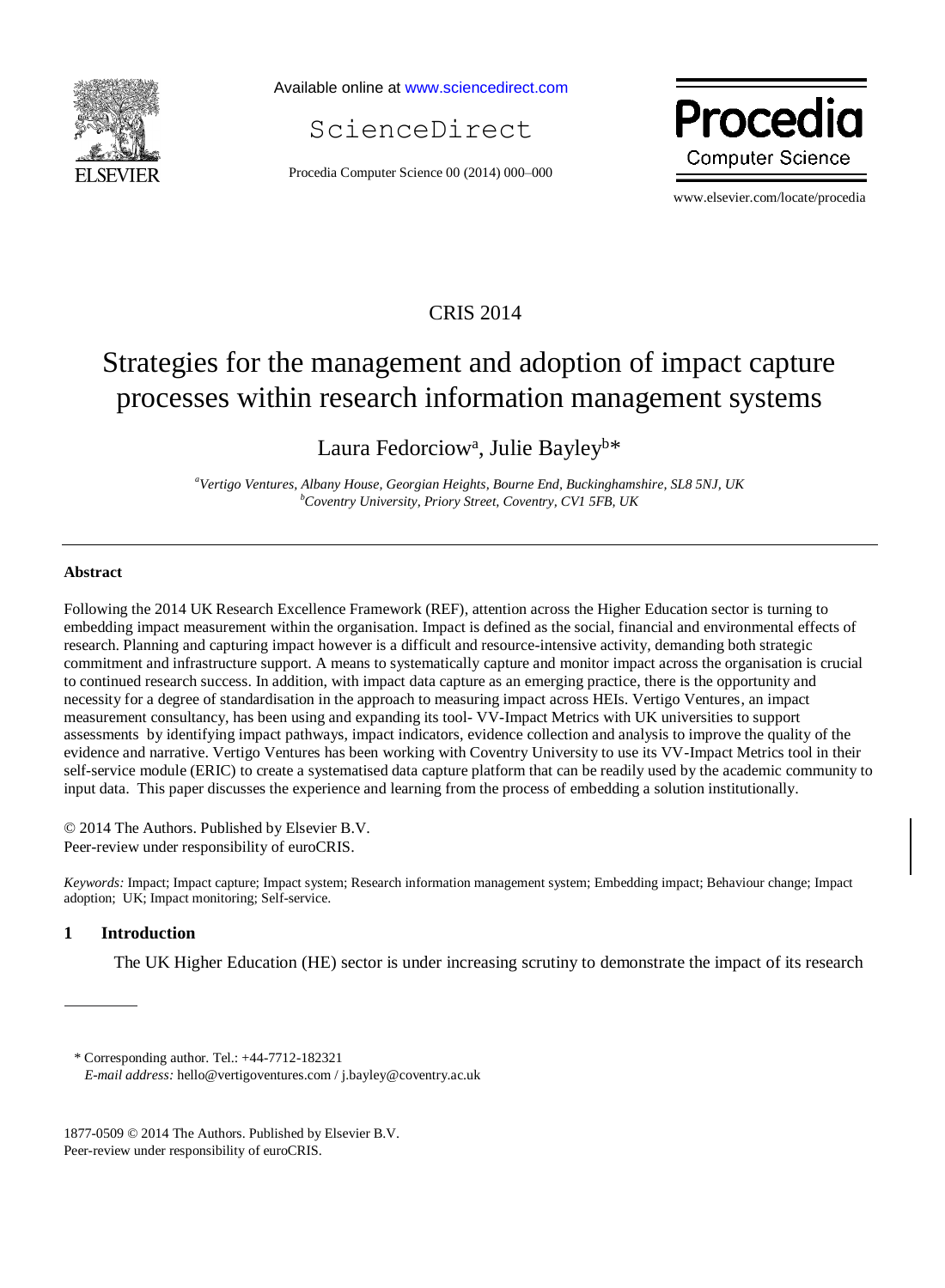on the wider social world. Recent austerity measures, increased tuition fees and a growing climate of public accountability obligate universities to transparently demonstrate spending, research excellence and ultimately a return on public investment. Universities expend sizeable resources reporting a myriad of institutional activities such as student numbers and PhD completions, and submit a vast body of monitoring data to agencies such as the Higher Education Funding Council for England (HEFCE) and the Higher Education Statistics Agency (HESA). As such the HE sector is highly experienced in large scale information management and reporting, a skill it increasingly needs to translate into impact management.

A key driver for UK research activity and performance monitoring is the ongoing series of Research Assessment Exercises (RAEs), succeeded by the recent Research Excellence Framework (REF) in 2014. Within these assessments, expert panels review research quality via the excellence of academic outputs and benchmark these against collaboratively agreed standards (up to a 4 star or 'world leading' rating). In REF 2014, a step-change in criteria led to the addition of impact as a weighted (20%) component of the overall score. Impact was defined as 'an effect on, change or benefit to the economy, society, culture, public policy or services, health, the environment or quality of life, beyond academia<sup>'1</sup>, a definition echoed by Research Councils UK<sup>2</sup>. The resulting scale of the effort to chase benefits, revisit external contacts and seek suitable evidence was complicated by difficulties in identifying impact and tracking stakeholders who had moved post. The sector is poised to adopt a more formal information management solution and avoid retrospective evidence gathering<sup>3</sup>, particularly as good research assessment scores confer both financial and non-financial benefits to universities. REF scores – via a multi component calculation - determine the amount of central government finance for research through both Quality Research (QR) funding allocation and Researcher Development Programme (RDP) for PhD students. With the significance of impact expected to grow from a 20% to 25% weighting in REF2020<sup>4 (p9)</sup>, the financial implications of impact are increasingly salient. Universities also gain higher reputation from good REF scores and can command an elevated position in HE league tables. Both factors incentivise universities to submit strong cases, whether they are likely to receive more financial or reputational benefit as a result.. In parallel impact is increasingly prominent in funding calls and research income activities. Horizon 2020, perhaps the most significant cross-European research funding opportunity at the current time with nearly  $\epsilon$ 80 billion available over seven years (2014-2020)<sup>5</sup> places a weighting of 20% on the overall marks for the impact component. Undoubtedly the ability to plan, articulate, metricise and manage impact institutionally will confer a competitive advantage on those with the mechanisms to achieve this.

#### **2 Organisational benefits of embedding impact**

The impact agenda does not only serve external assessment or funding activities, but also the core business of the organisation. Most fundamentally, data on the effects of research support individual and institutional performance monitoring and give valuable feedback on public engagement with research. More strategically, such information underpins discourse and feedback across the academic/non-academic divide, creating a more generative context for impact creation. Where both the creators (academics) and the recipients (stakeholders) can collaborate effectively these benefits can be maximised, breeding further strategic success and creating a 'virtuous circle' of good impact. Ultimately this will be accelerated within those organisations which embrace and establish impact as part of 'Business As Usual' rather than an additional or tangential adjunct to the research process. More than ever, impact creation and capture need to be incorporated into organisational strategy to ensure a competitive stance against peers and a scalable operation. For this, senior leadership need to commit to the agenda and articulate how this vision translates to a departmental/individual level. Top-down commitment is also needed to provide time and resources to implement the necessary change management programme and leverage support from existing internal systems. In parallel those working from a bottom-up perspective (e.g. impact officers, academics) must be empowered to practically realise this vision and maximise the opportunities they identify. Such a conjoined approach is vital to an effective, sustainable programme of adoption.

## **3 Impact in practice**

The current approach to impact is not yet standardised across the HE sector, although the need for better systems to track impact is being increasingly championed<sup>6</sup>. Aside from the necessity to submit narrative case studies for REF 2014, the underlying mechanisms to achieve this vary considerably between institutions. Now, with attention shifting to the next REF, impact information management is a priority and straightforward pathway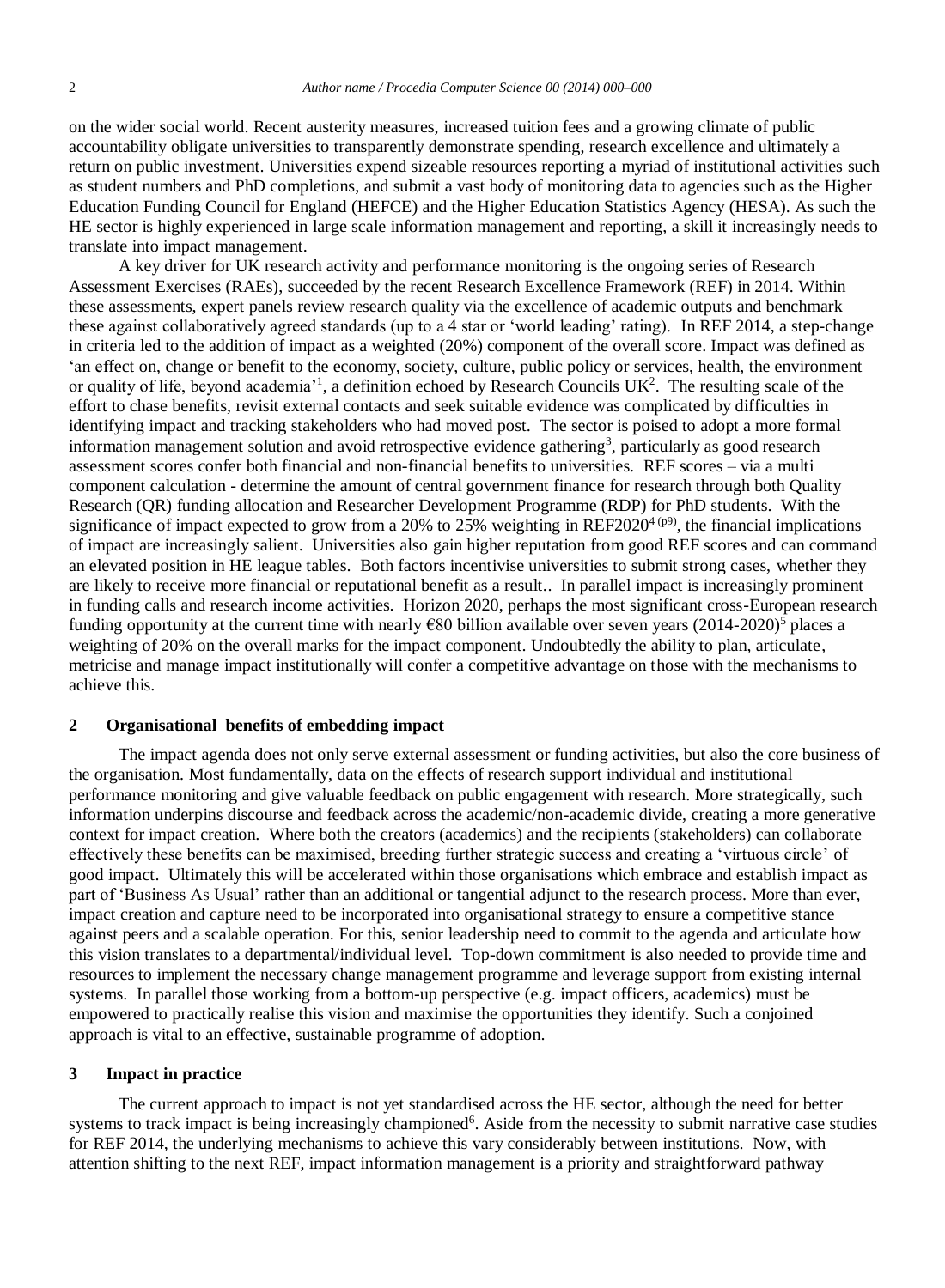approaches such as Kellog's Foundation Logic Model<sup>7</sup> offer useful conceptual frameworks (see figure 1).



Figure 1: Kellog Foundation Logic Model

This simple stepwise route from funding ('inputs') to impact is achieved via the delivery of projects ('activities') which produce dissemination ('outputs'), demonstrating findings ('outcomes') resulting in measurable benefits. However such flow models can mask the complexity and breadth of impact and the need to seek collaborators, involve stakeholders and navigate difficult contexts. Real world impact is a complicated concept in a shifting context and the intricacies must be understood if a comprehensive data management is to be successfully achieved. Attention must shift therefore to how this model is translated into guidance and frameworks for more complex impact pathways and accommodate a number of impact challenges:

## *3.1 Challenge 1: Non-standardised impact across disciplines or study phase.*

A fundamental issue is the lack of consensus over impact meaning and application across disciplines and subdisciplines<sup>8,9</sup>. For academics working in highly applied fields with immediate outlets (e.g. commercially linked) impact is proximal to outcomes and easily realised. However for more exploratory or fundamental research, effects are far more distal and translation of results far harder to track. The time lag inherent to building a body of confirmatory evidence from fundamental research and translating into learning means potential impact may not be realised swiftly. Given the changing nature of the social context it is also possible that they may not be realised at all. Information management must therefore support capture in its broadest sense and help overcome disciplinary nuances within academia. Ultimately impact is achieved by a series of steps, whether known from the outset or identifiable only once unexpected impacts have occurred and information management can help academics to lineate the effects of their research.

## *3.2 Challenge 2: Intangibility*

Cross-disciplinary differences are further confounded when impacts are not observable or tangible (e.g. determining the impact of a fine art exhibition). Impact rhetoric dictates that 'intangible' impacts can be gauged by proxy measures (e.g. footfall at events), but these do not capture the true value of the experience and can at worst be insultingly reductionist to the academic. Academia is not yet fully cognisant about how proxy measures are best applied and thus there is a continuing need to assess their suitability in generating a compelling impact story.

## *3.3 Challenge 3: Determining impact achievement*

The iterative and evolving nature of real world approaches can also make it difficult to determine when an impact has been 'achieved'. Impact by definition is a change, but the necessary scale of that change may be subjective based on discipline or topic, overarching monitoring requirements (e.g. REF) and the stability of the beneficiary group (e.g. commissioning body remains in existence). Furthermore impacts can lead to follow on activities which trigger secondary, indirect impacts or 'ripple effects'. A conceptual diagram of how this may work in practice is provided in Figure 2. The challenge for information management is to capture the impact demonstrated, with the clearest pathway and evidence, and support institutions to appraise the merits of these appropriately.

#### *3.4 Challenge 4: Attribution and ownership*

Impacts are rarely generated by an academic in isolation from peers or stakeholders. More often they are the result of a collaborative effort within and beyond academia, complicating the attribution of achievement or ownership of the impact. In the academic environment where intellectual property is a primary currency for reputation and progression, concerns over ownership cannot be underestimated. Information management processes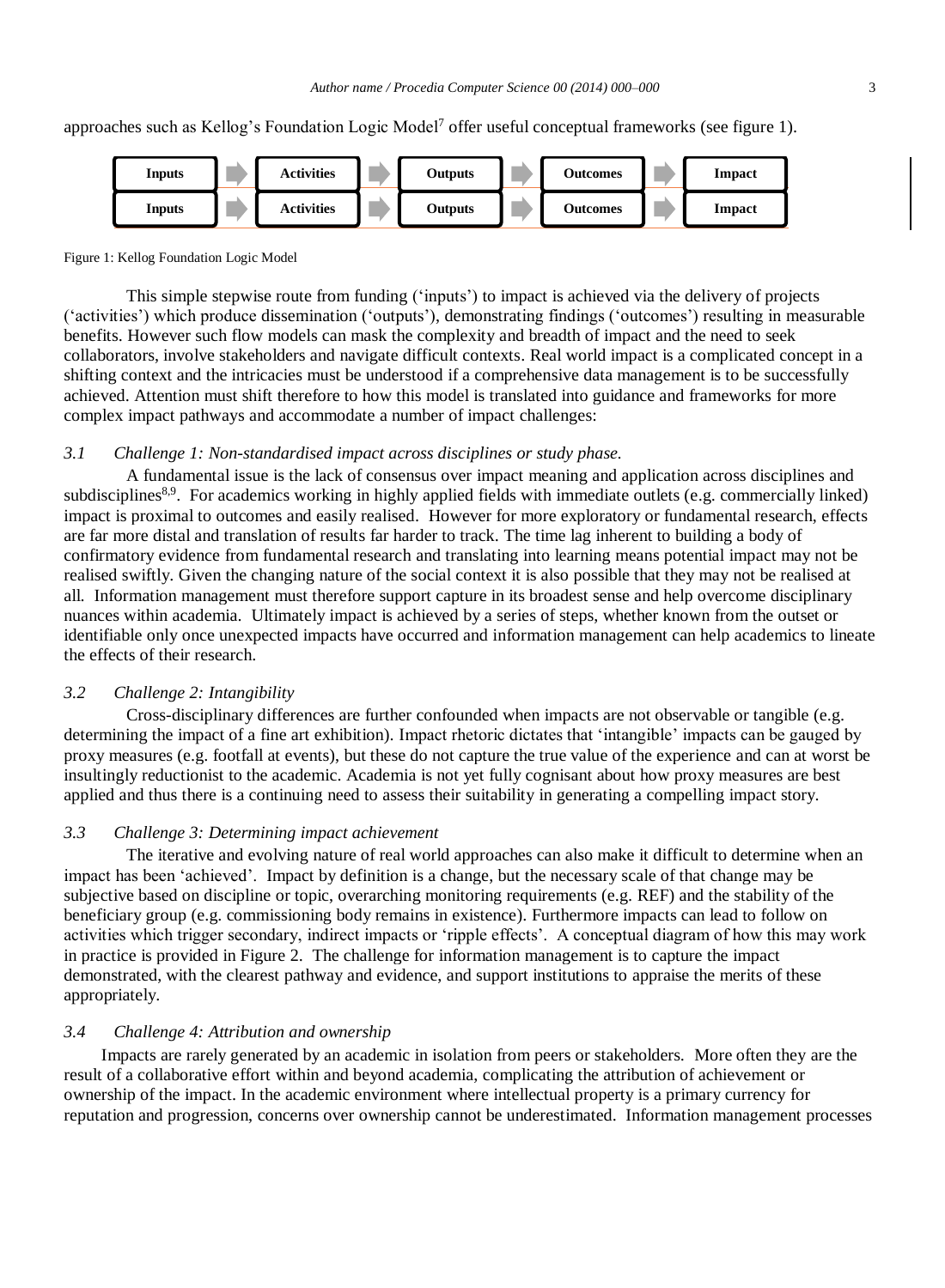can support this by evidencing achievements across the lifecycle of the impact (such as the approach shown in figure 2). Demarcating the contribution of specific academics to impacts throughout the project can help reduce the concerns over ownership and foster a more collaborative approach.



Figure 2: Conceptual diagram of primary, secondary and 'ripple' impacts *VV-Impact Pathway Model (copyright Vertigo Ventures Ltd 2014)* 

#### **4 Role of Information Management**

Information management is therefore integral to the growing model of impact, with a rapidly growing and reconfiguring body of information for multiple stakeholders. The need for a fit-for-purpose system is reflected in a HEFCE commissioned review of impact evaluation<sup>9</sup> which emphasised the need for practical approaches without excessive workload. Increasingly there is also likely to be need for specialist input as although HEFCE is 'initially proposing a relatively simple methodology (to assess impact), the history of the RAE suggests that this approach will over time become more ever more sophisticated<sup>'10(p247)</sup>. For institutions to meet this new decree, they must successfully and simultaneously embed both a culture of impact with a comprehensive information management solution. Current organisational Content Research Information Systems (CRIS) are unlikely to offer an effective 'institutional memory', as the complex and interwoven nature of impact needs bespoke system architecture. Collaboration between impact experts and impact management is crucial as the academic sector becomes increasingly hungry for viable data management solutions which:

- enables multiple end users (e.g. academics, organisational leads, commercial partners) to appraise and collect high quality impact evidence rather simply focusing on data input
- optimises ease of capture and storage of impact data to support facilitated or self service academic use and institutional reporting
-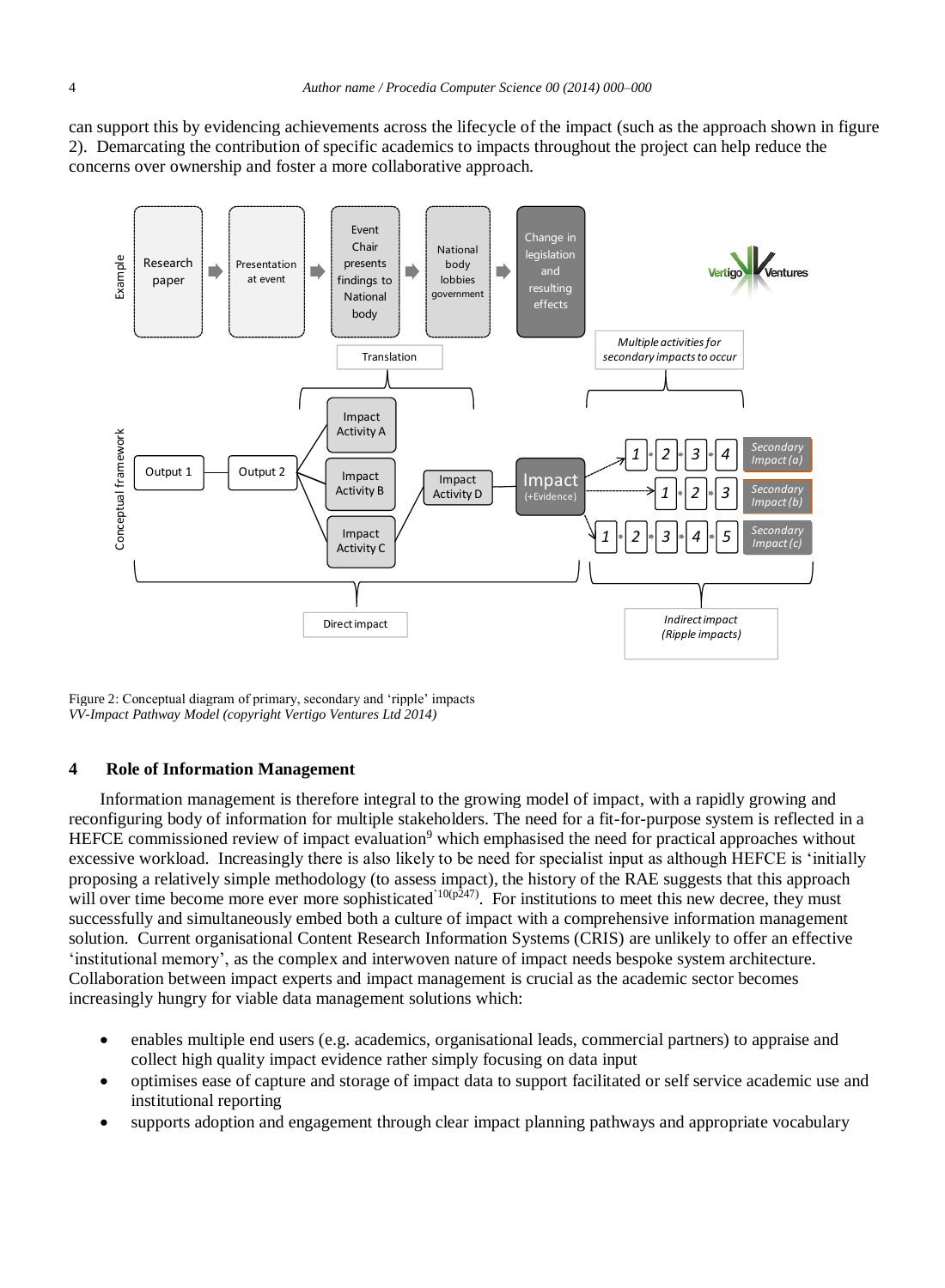## *4.1 Information management solutions*

Impact data management tools needs to provide standardised metrics and support a common vocabulary of impact, with necessary sensitivity to cross-discipline nuances. The nascency of large scale impact management coupled with the immediate need means the information management agenda must be accelerated. Over a minimal time frame information management support needs to:

- Provide an architecture for the input, storage and reporting of data, by and for multiple users and with simplified access. Notably such solutions are crucial to mitigate the risk of staff turnover, transient evidence (e.g. URLs deleted) and other such changes which limit the long term fidelity of a system
- Provide specific, additional functionalities to any other existing CRIS capabilities and work with organisational systems to avoid duplication of effort or data.
- Support cross-institution collaboration as organisations seek closer links with research partners
- Support the existing attribution and time lag challenges with impact reporting
- Provide strategic insight to inform decision making
- Provide visibility on performance, including past, present and future forecasts as appropriate

## **5 Evolving Solution – VV Impact Metrics**

Vertigo Ventures [\(www.vertigoventures.com\)](http://www.vertigoventures.com/) was founded in 2009 to support organisations demonstrate their social, financial and environmental impact using empirical evidence. Vertigo Ventures developed a database of impact information – called VV-Impact Metrics – providing a framework for identifying and capturing pathways to impact at the organisational and project levels. The system supports impact pathway planning and monitoring to generate greater impact with evolving metrics<sup>11</sup>. VV-Impact Metrics has been developed for use across sectors (including industry), is aligned with international reporting guidelines and has already been used for impact reporting across academic disciplines. It builds on the Kellogg's Foundation Logic Model approach, and aligns with the CERIF schema for impact data management<sup>12</sup>. VV-Impact Metrics provides:

- Consistent and standardised indicators, providing comparability and opportunity for data aggregation.
- Structured impact data, allowing central teams to generate organisational performance reports for key stakeholders and providing defendable, attributable data for monitoring and grant writing (e.g. Horizon 2020)
- A flexible and evolving framework which grows with use and the impact agenda
- An institutional memory to overcome issues of academics moving between organisations
- Interoperability between the impact system and existing CRIS and related systems.
- Interoperability and commonality across academic and non-academic sectors for outcomes based reporting
- Auditable data via real-time impact evidence collection along a defined pathway. Organisations can track impact and monitor impact, amplify the reach and significance and accurately demonstrate the role of the research in generating this.
- Identification of both prospective and retrospective impact pathways to support impact planning from project inception

VV-Impact Metrics has been incorporated into Coventry University's Impact Capture system and continues to evolve through live use.

## **6 Coventry University Impact Capture System**

Coventry University (www.coventry.ac.uk) have made substantial headway in developing and adopting an institution level impact management system to support academic and research support staff engage in this agenda. Coventry has a tradition of highly applied research activity and was rated the 'Modern University of the Year' by *The Times and Sunday Times Good University Guide 2014.* With a national and international student body of 24,000, the university is ranked 33rd in the UK and in the Top Ten Universities for 'added value' (*Guardian University Guide*, 2014). During the REF 2014 process, a team headed by Corporate Development identified the potential for a more standardised institutional approach to impact management. In 2012 Coventry successfully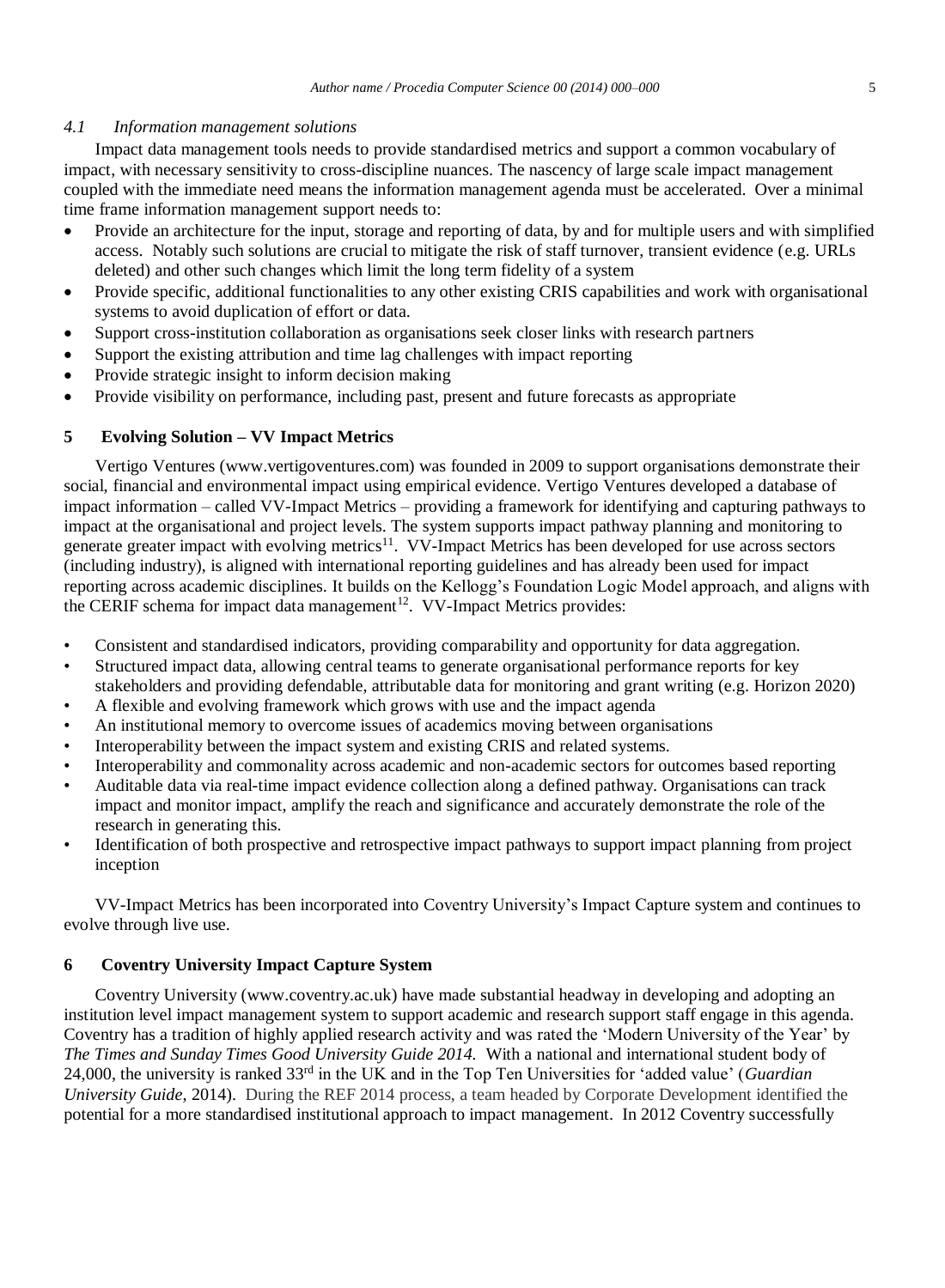secured JISC funding<sup>13</sup> to develop a prototype impact capture system supporting a metricised approach to managing impact data. The aim of the project was to design and pilot an academic self-service impact system offering the means to plan, record and store evidence of impact over time. The result was a database led drop-down menu solution, piloted in a health psychology team and developed in equal partnership between business leads, information management specialists and academics. Methodologically the pilot development of the Embedding Research Impact at Coventry (ERIC) system consisted of:

- 1) Needs assessment with stakeholders (led by Business Development staff): Identification of requirements for staff, support and beneficiaries from the impact agenda
- 2) Content development (led by academic partner): Review of existing impact frameworks (e.g. REF 2014 guidelines) and the development of impact matrices to support translation into a linear technical solution
- 3) Technical development (led by information management and programming experts): Translation of the content matrix into a logic based programme embedded in the existing research management system
- 4) Pilot testing (led by academic): System and content testing with academics

Upon completion, the institutional potential for the system was recognised at the senior level, resulting in a Vice Chancellor commission to develop and rollout university-wide. The team are now progressively developing and rolling out a full solution, iteratively repeating stages 2 (content development) and 3 (technical development) in response to feedback. The development of ERIC has been substantially accelerated by the incorporation of the 2000+ impact indicators from VV-Impact Metrics database; in turn VV -Impact Metrics has been updated based on the feedback academic users. Coventry University is the first university to develop and systematically roll out an inhouse, bespoke impact module tool across the organisation, providing critical insight for the rest of the higher education sector

#### *6.1 System summary*

Coventry's system equips academics and research support personnel to plan impact from project inception and capture the effects throughout (and beyond) the project lifecycle. Impacts are planned / entered using a series of four logic-based drop-down boxes, articulating impacts from the broad area down to the indicative metrics, with evidence subsequently stored in a dedicated repository. These indicators allow academics across multiple disciplines to identify, monitor and record impact data systematically. Staff can add a narrative description, request impact types or evidence not listed and grow the system organically through shared use. ERIC also includes email reminders to keep impacts 'live' and support real time monitoring. The system is supported by central and faculty based research support personnel who can use the system to frame discussions about impact at the funding, delivery or dissemination stage. Additionally ERIC provides a reporting function to support institutional monitoring of patterns of activity and emerging profile of impact. The programme of development includes a broad programme of information management development, strategic support, staff engagement and academic training and behaviour change. The Coventry experience strongly suggests that these issues need to be developed in parallel as the context for impact is so complex and shifting.

## *6.2 Consultation*

A consultation with academic, business/research support staff and strategic leads (total of 30 individual interviews plus a series of discussions with strategic groups) was held in late 2013. In a think-aloud study<sup>14</sup> staff were asked to use the system whilst verbalising their experience whilst a researcher recorded their feedback to assess the acceptability of the system as a self service tool. Results were used to edit ERIC and determine areas of system redevelopment. Interviews were also underpinned by a behaviour change approach, identifying barriers and facilitators to system use (see table 1 for a summary of results). Time constraints and workload offered the main barriers to engagement, whilst training and awareness raising activities offered the most support.

Table 1: Summary of barriers and facilitators to impact system use

|                 |                                                          | <b>Frequency</b> |
|-----------------|----------------------------------------------------------|------------------|
| <b>Barriers</b> | Time constraints and workload                            | 18               |
|                 | Access to/familiarity with research management system    | 12               |
|                 | Limited understanding of impact / benefits of the system |                  |
|                 | System use difficulties                                  |                  |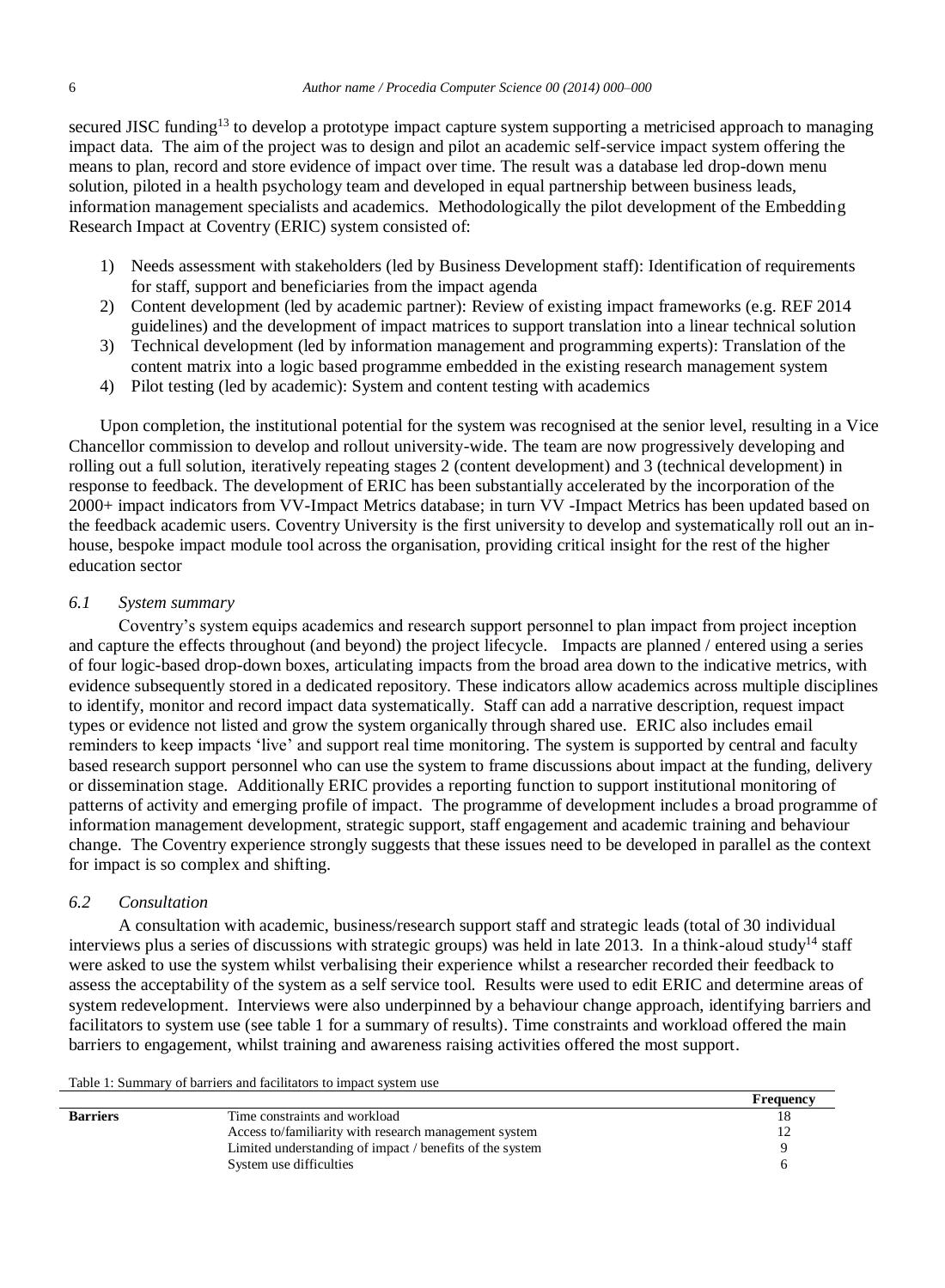|                     | Attribution or tracking of impact                     |    |
|---------------------|-------------------------------------------------------|----|
| <b>Facilitators</b> | Training and support                                  | 20 |
|                     | Raising awareness of impact and the system            | 18 |
|                     | Edit the content and navigation of the system         | 16 |
|                     | Link systems and embed processes across university    | 10 |
|                     | Utilise / produce reports from system (including REF) |    |
|                     | Improve ease of access                                |    |
|                     | Increase relevance of impact to academics             |    |

## *6.3 Usage*

Whilst the pilot process was stepwise, the full rollout has been far more complex and iterative. Initially rollout was envisaged as additional content development, technical revision and a subsequent launch, but the complexities of scaling up across the institution became swiftly apparent. In parallel the central CRIS system was under review and thus development of the technical workflows decelerated in case the system changed. Ultimately the project became a large scale development project in a shifting context, underpinned by varied levels of impact awareness and engagement. The development and integration therefore evolved thus:

- *Phased launch*: The planned full 'launch' was revised to address the barriers identified and ensure an acceptable system was produced. A modified phased launch focused on the system and awareness-raising in parallel, and is providing a strong base into which an integrated system can be successfully introduced.
- *Offline use*: anecdotal reports suggest that the system content is being used by academics to guide impact thinking, but not yet to formally log impact. This represents in part the emergent nature of impact consciousness and that the viability of a metricised solution depends on first building a level of engagement and awareness around impact. This is under review and further engagement activities are planned
- *Academic advice-seeking*: Whilst envisaged and still planned as a self-service system, ERIC has prompted academics to seek impact advice from the central specialist. This demonstrates the growing engagement with impact institutionally and the need for recognised support structures internally.
- *Alignment with funding team*: The impact management role is strategically placed centrally to build institutional capacity. However in practice the most extensive use of the expertise so far is at the pre-award level to support bid writing and has ranged from broad discussions to metricised planning. This alliance helps to optimise impact engagement from the outset of a study.
- *Broadening the impact agenda beyond REF:* Whilst REF 2014 has been a key driver in the impact agenda, it has also left a legacy of challenges at the ground level. There remain for the foreseeable future a range of ongoing concerns from academic staff reflecting scepticism and suspicion over the need to centralise/metricise information; non linear and intangible impact; cross-disciplinary definitions; and distaste at the conflation of impact with financial benefit (eg. QR funding). To overcome these, Coventry's impact strategy encompasses a broad approach to impact, supporting colleagues in all types of research activity and offering training and awareness raising activities. These in combination are progressively diluting these challenges and will continue to break down barriers to engagement.
- *Information management:* Information fidelity is dependent upon good quality data input, which is itself dependent upon sufficient knowledge and engagement with impact. Coventry are addressing this by (1) improving instructions and system navigation information (improving input processes) and (2) tackling person-level factors (improving knowledge and engagement). Currently Coventry is undertaking a more detailed analysis of behavioural determinants, borrowing the 'Precede-Proceed' model<sup>15</sup> from health studies to identify predisposing, reinforcing and enabling factors in impact management. This, in conjunction with improving information management workflows will help engage staff most effectively.

## *6.4 Next steps*

Coventry University is supporting the impact agenda through multiple parallel activities, and the ERIC system is integral to the strengthening strategic vision. Moving forward focus will be on training and system adoption in parallel as part of a wider, long term change management process. Additionally the principles and processes for incentivising impact – including how this links to remuneration – are under review. Currently impact is too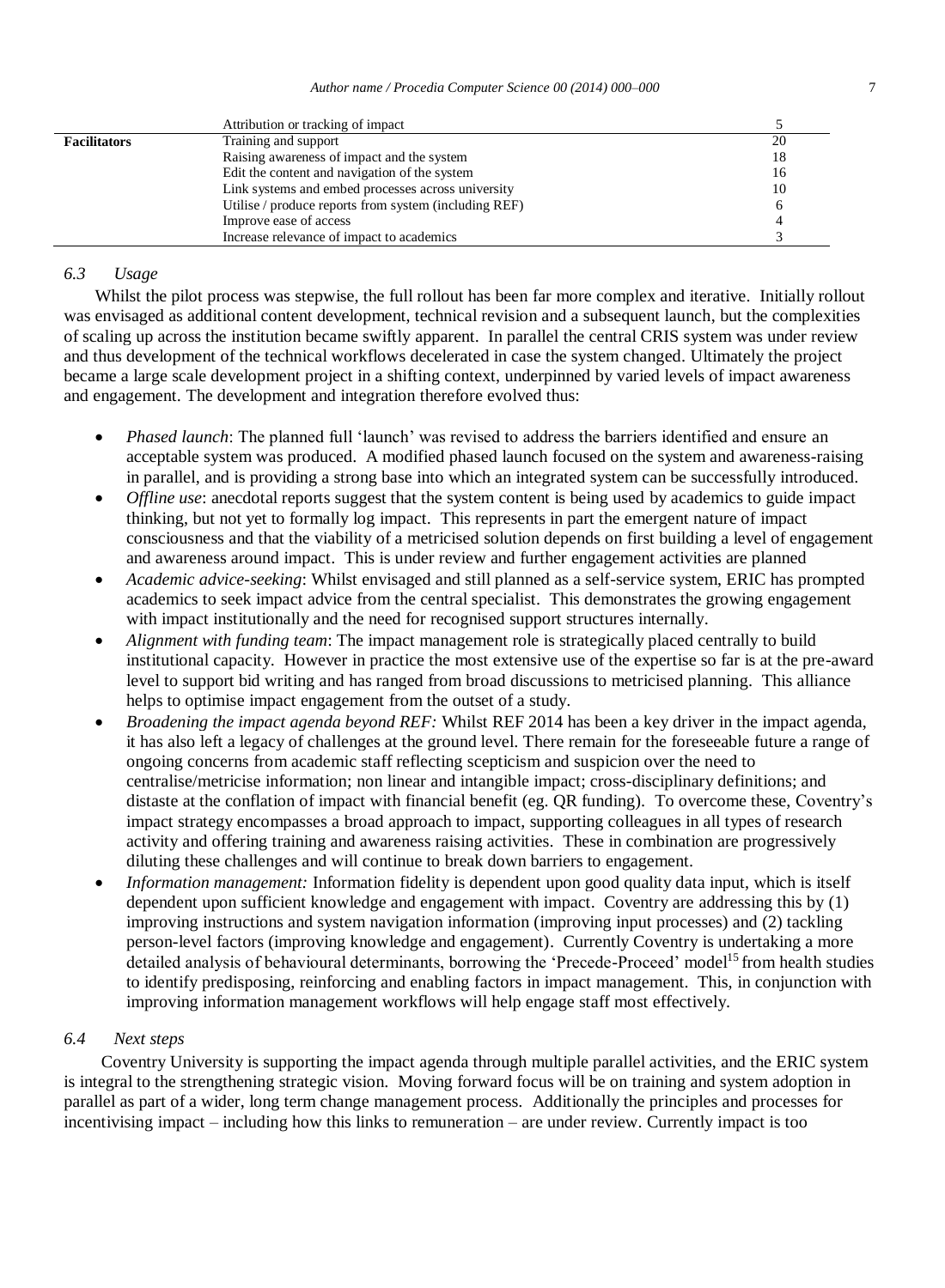emergent across the sector to determine how to most fairly and appropriately apportion rewards. Ultimately the impact agenda can only become normalised as 'Business As Usual' through both individual and organisational culture change, and Coventry remain committed to the time and resources required to achieve this.

## **7 Conclusion**

There is a growing and increasingly urgent need for smart and integrated management of impact data across the HE sector Approaches such as VV-Impact Metrics and the ongoing implementation of these at a university level offer great promise for managing such a complex activity.. The successful development, adoption and integration of an impact system depends on multiple individual and organisational factors, the strategic vision for which is to embed impact as 'business as usual' not as an adjunct. The impact agenda is still evolving, with greater standardisation occurring as it matures, and solutions will continue to evolve in line with the higher education sector requirements and standardised practices. Successful approaches must incorporate culture and behaviour change as a system-only approach will be minimally effective. It is imperative that organisations draw on the expertise of information managers (for system architecture and data processing), impact specialists (for expert knowledge of the pathways and metrics), central administrative and business support (for institutional reporting requirements), staff whose roles align with impact (e.g. knowledge transfer, marketing, learning and development) and academics (as super users). The ultimate solution must also break down academic-administrative/business divides alongside cementing partnerships with external stakeholders to maximise impact opportunities. Such endeavours must also be underpinned by a standardised impact taxonomy, particularly as international growth of the impact agenda demands consensus and commonality of understanding. As the sector understands more about impact, such tools evolve further to meet the needs of the marketplace (e.g. through the experience of demonstrating impact for the REF and the challenges of proving the reach and significance of impact retrospectively, Vertigo Ventures are evolving their VV-Impact Metrics into a proprietary software application currently marketed as the 'VV-Impact Tracker'. This provides users with the ability to identify, collect, store, manage and aggregate impact performance information and will be used within the HE sector. Ultimately the impact agenda requires solid solutions as it grows in both assessment weighting and international visibility. A combined approach of technical, person-based and impact specialism offers the most promising approach to realising impact at the highest level.

#### **References**

- 1. Research Excellence Framework. *Assessment framework and guidance on submissions.*
- <http://www.ref.ac.uk/media/ref/content/pub/assessmentframeworkandguidanceonsubmissions/GOS%20including%20addendum.pdf> (accessed 16/5/2013).
- 2. Research Councils UK. *What do Research Councils mean by 'impact'?.* <http://www.rcuk.ac.uk/ke/impacts/meanbyimpact/> (accessed 07/02/2014).
- 3. Horton A, Jones T, Fedorciow L. Pragmatic Impact Metrics. *Presented at the Triple Helix Conference.* London UK, 2013.
- 4. Witty A. *Encouraging a British Invention Revolution: Sir Andrew Witty's Review of Universities and Growth, October 2013.* [https://www.gov.uk/government/uploads/system/uploads/attachment\\_data/file/249720/bis-13-1241-encouraging-a-british-invention](https://www.gov.uk/government/uploads/system/uploads/attachment_data/file/249720/bis-13-1241-encouraging-a-british-invention-revolution-andrew-witty-review-R1.pdf)[revolution-andrew-witty-review-R1.pdf](https://www.gov.uk/government/uploads/system/uploads/attachment_data/file/249720/bis-13-1241-encouraging-a-british-invention-revolution-andrew-witty-review-R1.pdf) (accessed 23/03/14)
- 5. Horizon 2020. *What is Horizon 2020.* http://ec.europa.eu/programmes/horizon2020/en/what-horizon-2020). (accessed 11/04/14)
- 6. Franks AL, Simoes EJ, Singh R, Gray BS. Assessing Prevention Research Impact: A Bibliometric Analysis. *American Journal Of Preventive Medicine* 2006; **30**(3): 211-216
- 7. W.K. Kellogg Foundation. (2004). *W.K. Kellogg Foundation Logic Model Development Guide.* Available: [http://www.wkkf.org/resource](http://www.wkkf.org/resource-directory/resource/2006/02/wk-kellogg-foundation-logic-model-development-guide)[directory/resource/2006/02/wk-kellogg-foundation-logic-model-development-guide](http://www.wkkf.org/resource-directory/resource/2006/02/wk-kellogg-foundation-logic-model-development-guide) (accessed 09/02/14).
- 8. Wallace LM, Brown KE Hilton S. Planning for, implementing and assessing the impact of health promotion and behaviour change interventions: a way forward for Health Psychologists. *Health Psychology Review* 2013 DOI <http://dx.doi.org/10.1080/17437199.2013.775629> (accessed 04/04/13)
- 9. Grant J, Brutscher PB, Kirk SE, Butler L, Wooding S. (2010). *Capturing Research Impacts: A Review Of International Practice.* Available: http://www.rand.org/content/dam/rand/pubs/documented\_briefings/2010/RAND\_DB578.pdf. Last accessed 8th August 2013
- 10. Martin BR.'The Research Excellence Framework And The 'Impact Agenda': Are We Creating A Frankenstein Monster?' *Research Evaluation* 2013, **20**(3), 247-254.
- 11. Ward S, McClymont K, Baker M, Smith D, Waite S, Ochu E, Goodenough A, Maher K. *Embedding Impact Analysis in Research, Interfacing Research and Impact Systems (IRIS) Project Report. JISC, 2013. Available:*  [http://people.exeter.ac.uk/km314/download/IRIS%20Project%20-%20Final%20Report%20-%20Case%20Study%20-](http://people.exeter.ac.uk/km314/download/IRIS%20Project%20-%20Final%20Report%20-%20Case%20Study%20-%20F&S%20Report.pdf) [%20F&S%20Report.pdf](http://people.exeter.ac.uk/km314/download/IRIS%20Project%20-%20Final%20Report%20-%20Case%20Study%20-%20F&S%20Report.pdf) (accessed 23/01/14).
- 12. Gartner R, Cox M, Jeffery K. A CERIF-based schema for recording research impact. *The Electronic Library* 2013. **31**(4), 465-482.
- 13. JISC. *JISC Impact analysis: Facilitation and Synthesis project.* https://www.publicengagement.ac.uk/about/impact-analysis (accessed 09/10/13)